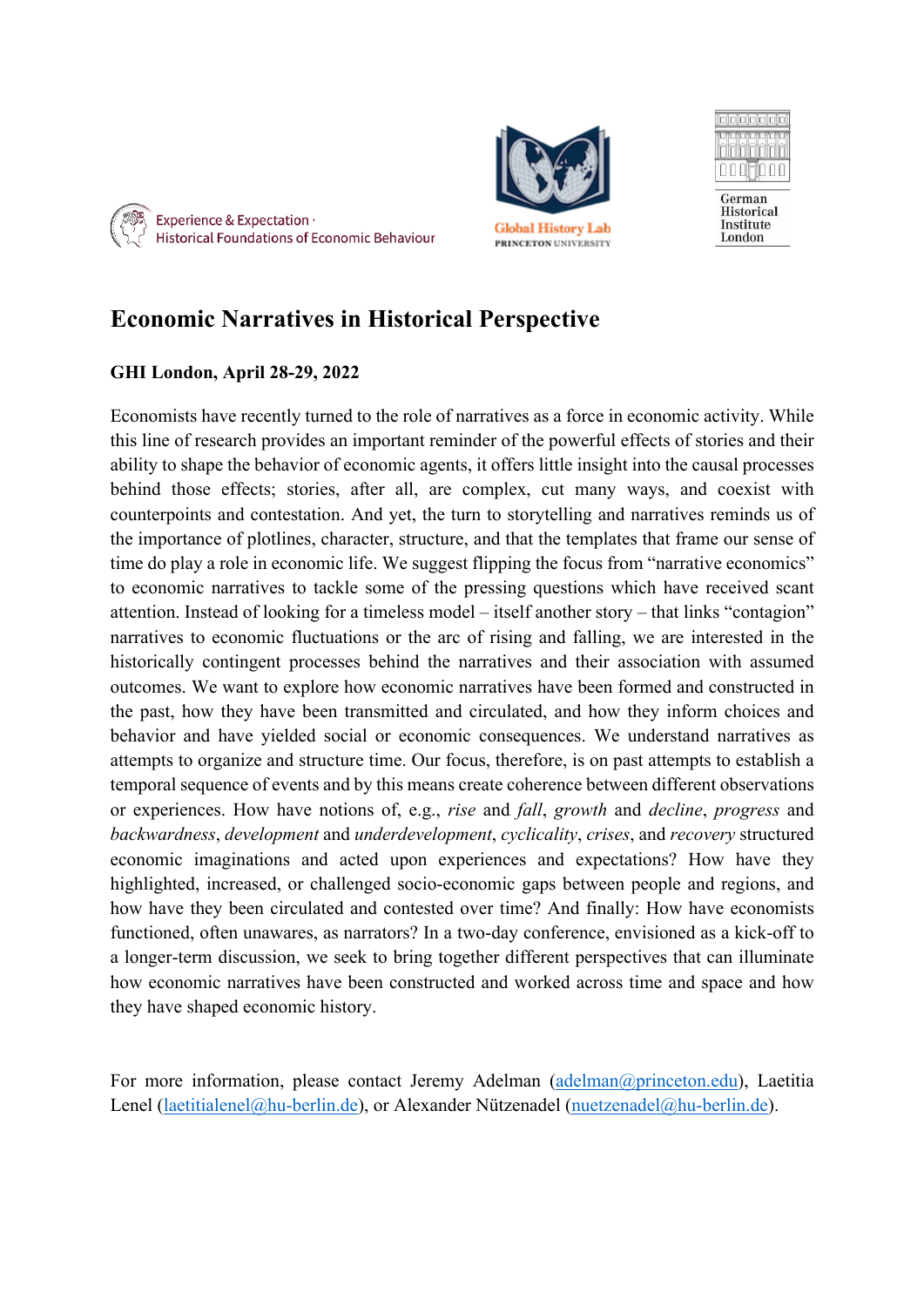### **PROGRAM**

#### Thursday, April 28, 2022

#### **17:00–18:30 Opening Conversation: William Sewell**

*Commentary: Frank Trentmann*

18:30 Dinner

Friday, April 29, 2022

#### **09:30–11:00 Session I: Development/Underdevelopment**

Margarita Fajardo Vanessa Ogle Anne Ruderman Alden Young *Rapporteur: Jeremy Adelman*

11:00– 11:30 Coffee break

#### **11:30–13:00 Session II: Crisis/Recovery**

Laetitia Lenel Tiago Mata Mary Morgan *Rapporteur: Mary O'Sullivan*

13:00–14:00 Lunch

#### **14:00–15:30 Session III: Growth/Decline**

Trevor Jackson Stephen Macekura Sebastian Schwecke Mary O'Sullivan *Rapporteur: Alexander Nützenadel*

15:30–16:00 Coffee break

#### **16:00–17:00 Closing presentation: Mary Morgan**

#### **17:00–18:00 Discussion and Next Steps**

18:30 Dinner